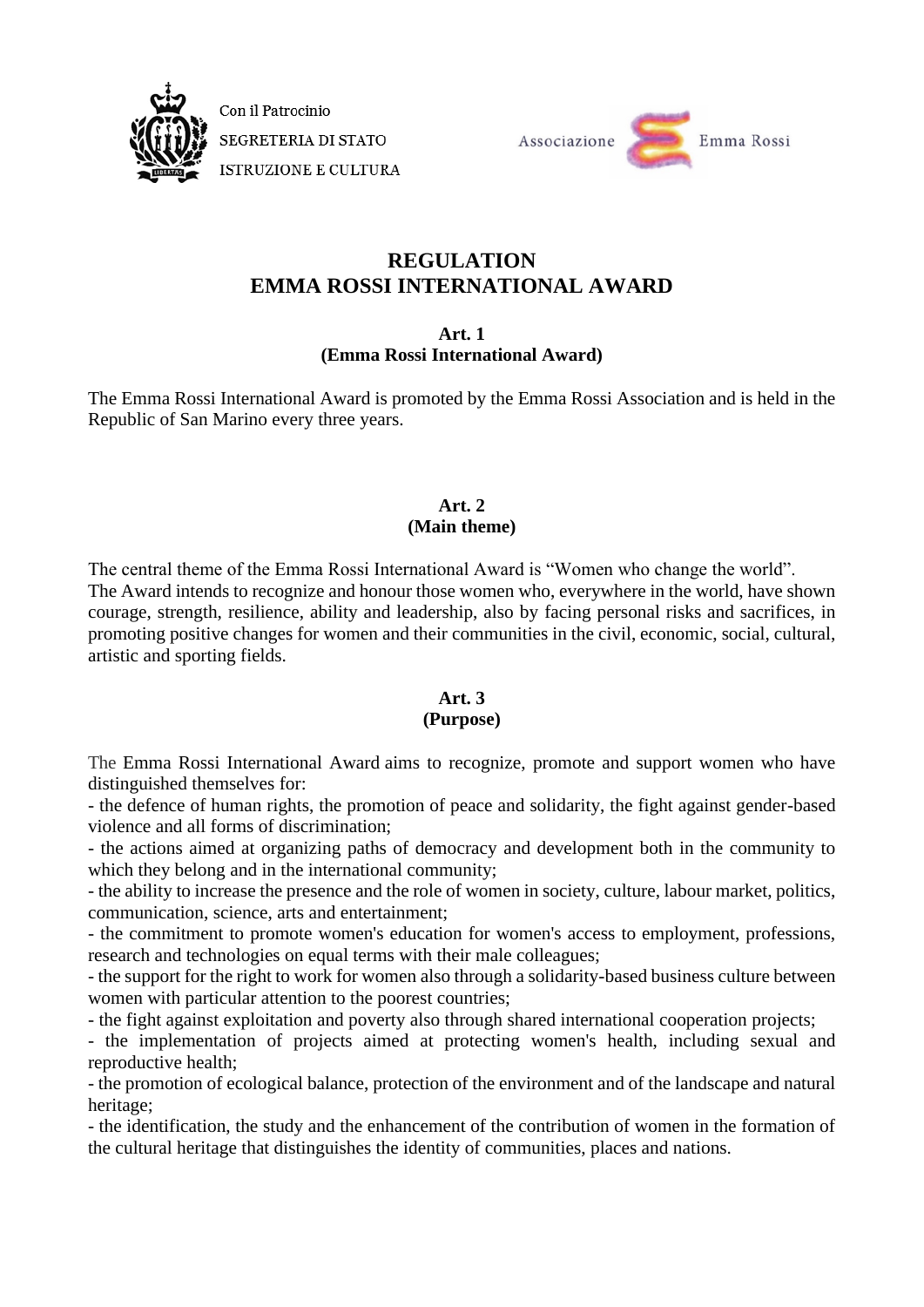## **Art. 4 (Candidates)**

Women from any part of the world who have particularly distinguished themselves in one or more areas among those identified in the previous article, demonstrating a spirit of initiative, competence, professional ability, capacity for innovation can be candidates for the Award

## **Art. 5**

## **(Procedure for the submission of applications)**

Nominations for the Award can be submitted by:

- national and international women's associations;
- resident citizens individually or in groups;
- Community or Associations of San Marino citizens abroad:
- Consulta delle Associazioni della Repubblica di San Marino;
- Giunte di Castello;
- NGOs, ONLUS and other national and international associations;
- Order of Journalists of the Republic of San Marino;
- San Marino diplomatic and consular representations;
- Upper Secondary School of the Republic of San Marino;
- University of the Republic of San Marino.

Self-nominations are not allowed.

It is permitted the nominations of women who have already obtained other awards.

The candidacy proposal must be drawn up in written form, in Italian or English, and must contain:

- the personal details of the proposing subject,
- the candidate's personal details,
- a report illustrating the reasons for the candidacy and a presentation of the candidate.

The candidature proposals must be received within the deadline made public by the Emma Rossi Association through specific communication at each edition of the Award.

Proposals must be sent to the Association in the following ways: by registered mail or by e-mail to the addresses that will be communicated at each edition of the Award.

#### **Art. 6 Organizational secretariat**

For the activities in support of the Award, the Emma Rossi Association can set up an organizational Secretariat, in order to:

- receive the candidacy proposals;
- send a copy of these Regulations to those who request it;

- assist and record the work of the Jury.

#### **Art. 7 Jury**

The Jury is made up of a minimum of three to a maximum of five members, appointed by the Executive Council of the Emma Rossi Association, at each edition of the Award.

The pro tempore President of the Association Emma Rossi or his/her delegate is a member by right of the Jury.

The members of the Jury, Sammarinese or foreigners, are identified among:

well-known personalities in the field of culture, art and research;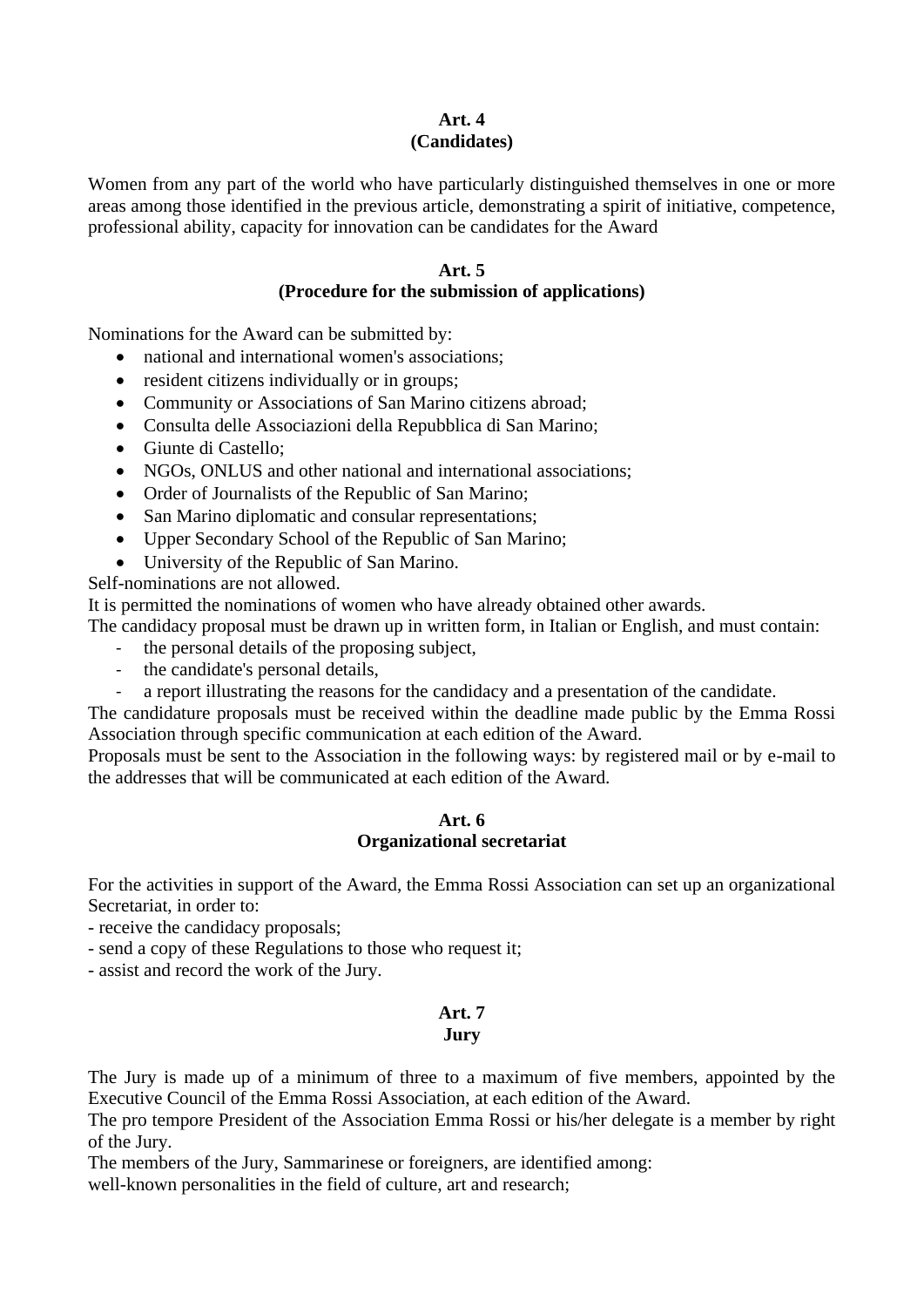representatives of national and international organizations operating with humanitarian purposes, to protect human rights, to promote the rights and development of women;

heads of women's associations, non-governmental women's organizations or other non-governmental women's entities;

university teachers;

experts in the field of equal opportunities and gender policies.

The President of the Jury is indicated by the Executive Council of the Emma Rossi Association at the time of appointment.

#### **Art. 8 Jury works**

The Jury, after excluding the proposals that do not comply with this Regulation, jointly assesses the admitted proposals on the basis of the purposes set out in the previous articles.

The decisions of the Jury are adopted unanimously or by majority. In the event of a tie, the vote of the President of the Jury prevails.

The decisions of the Jury are final.

The Jury, for the performance of its tasks, can avail itself of the support of the Organizational Secretariat, whose members do not have the right to vote.

The meetings of the Jury are valid only in the presence of all the members, even in remote mode.

In its first session the Jury defines the methodology of its works.

The works of the Jury are confidential; the minutes of the individual meetings are drawn up, signed by all the members, kept in the records of the Emma Rossi Association. At the end of the work, the Jury draws up the final report containing the indication of the winner and the relative motivation, delivering the documents of their works to the Emma Rossi Association, with the obligation of confidentiality on the name of the winner.

## **Art. 9**

## **Announcement of the winner**

The announcement of the winner of the Emma Rossi International Award takes place in San Marino during an event open to the public.

The winner is required to participate in the awards ceremony. The participation is an indispensable condition for the awarding of the Prize, except in case of serious and justified impediment which will be evaluated by the Executive Council of Emma Rossi Association.

The Emma Rossi Association usually entrusts the winner of the Award with the annual lectio magistralis to be held in conjunction with the award ceremony.

## **Art. 10 Award**

The winner is awarded the sum of five thousand euros**.**

The payment of the Award takes place on the occasion of the event organized for the proclamation of the winner.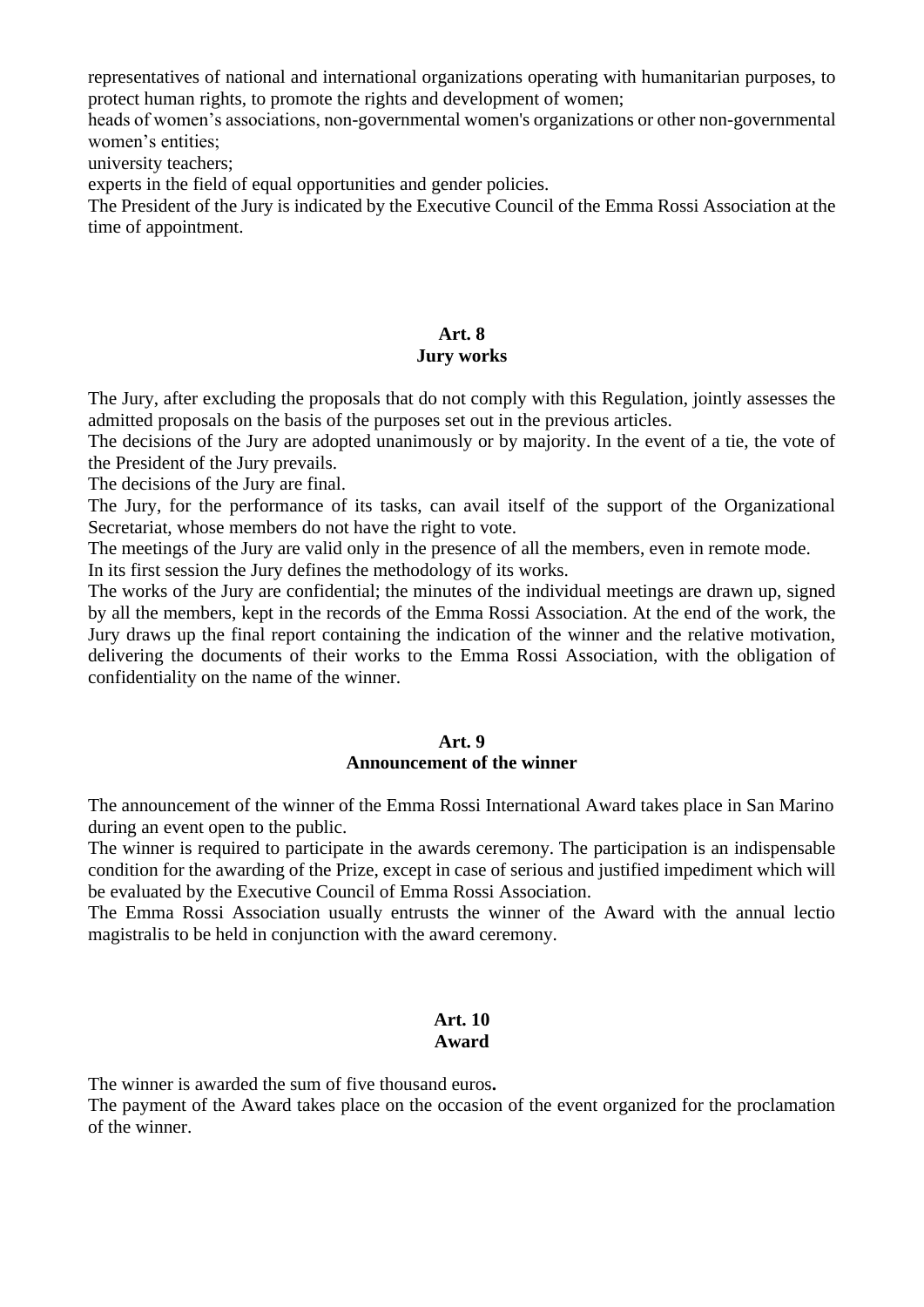## **Art. 11 Official language**

The official language of the Award is Italian.

This Regulation is drawn up in Italian and English in order to promote its widest knowledge and dissemination.